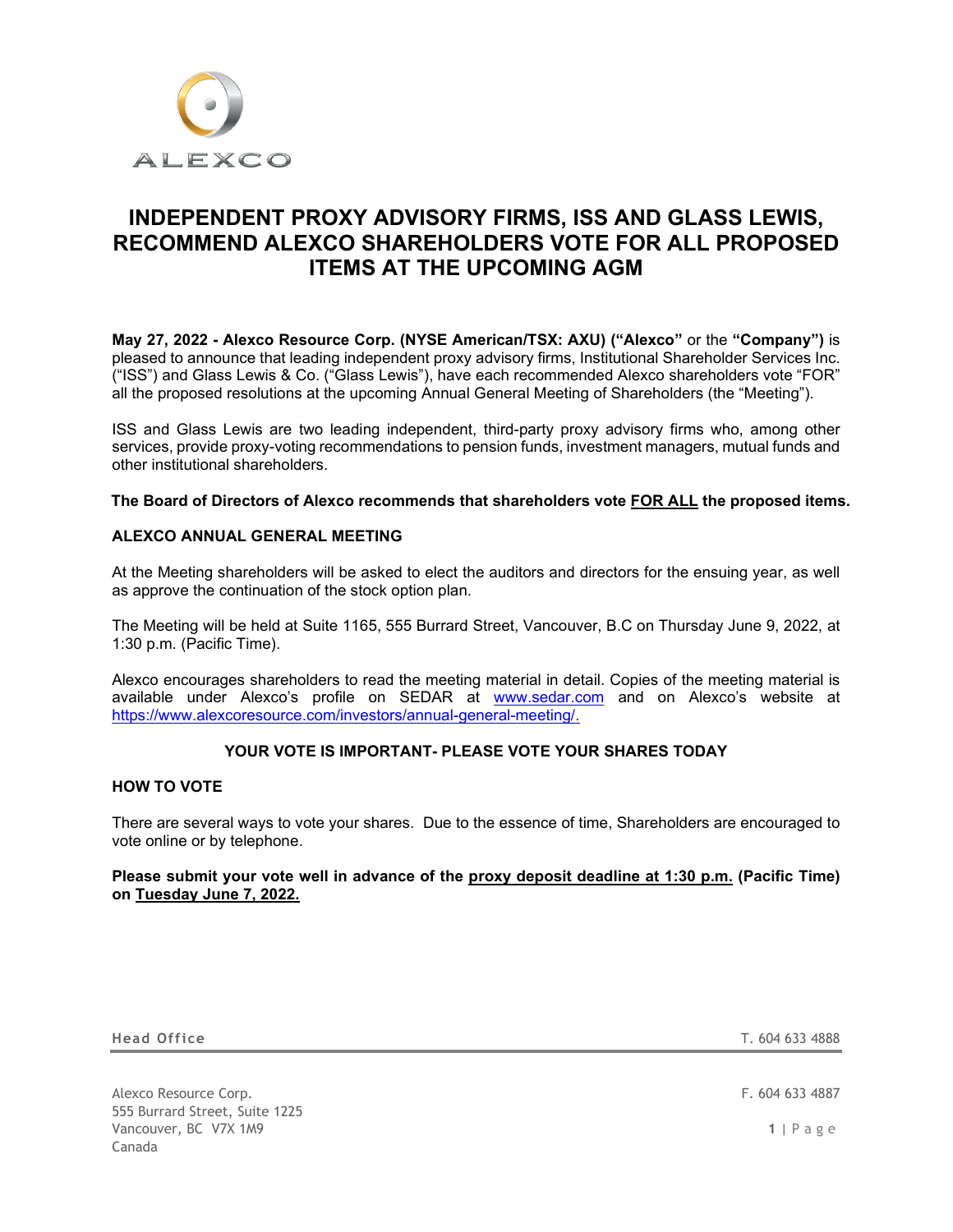

|         | <b>Beneficial Shareholder</b><br>Shares held with a broker, bank or<br>other intermediary | <b>Registered Shareholders</b><br>Shares held in own name and<br>represented by a physical certificate |
|---------|-------------------------------------------------------------------------------------------|--------------------------------------------------------------------------------------------------------|
| $\star$ | www.proxyvote.com                                                                         | www.investoryote.com                                                                                   |
| 霉       | Call or fax to the number(s) listed on<br>your voting instruction form                    | Phone: 1-866-732-8683<br>Fax: 1-866-249-7775                                                           |
|         | Return the voting instruction form in<br>the enclosed envelope                            | Return the form of proxy in the<br>enclosed postage paid envelope                                      |

# **SHAREHOLDER QUESTIONS**

Alexco shareholders who have questions about the management information circular, or require assistance with voting their shares can contact the Company's proxy solicitation agent, Laurel Hill Advisory Group:

### **Laurel Hill Advisory Group**

North America Toll Free: 1-877-452-7184 Outside North America: 1-416-304-0211 Email: [assistance@laurelhill.com](mailto:assistance@laurelhill.com)

### **About Alexco**

Alexco is a Canadian primary silver company that owns and operates the majority of the historic Keno Hill Silver District, in Canada's Yukon Territory, one of the highest-grade silver mines in the world. Alexco started concentrate production and shipments in 2021 and is currently advancing Keno Hill toward steady state production. Upon reaching commercial production, Keno Hill is expected to produce an average of approximately 4.4 million ounces of silver per year contained in high quality lead/silver and zinc concentrates. Keno Hill retains significant potential to grow and Alexco has a long history of expanding the operation's mineral resources through successful exploration.

# **Contact**

Clynton R. Nauman, Chairman and Chief Executive Officer Rajni Bala, Investor Relations and Communications Lead Phone: (778) 945-6577 Email: [info@alexcoresource.com](mailto:info@alexcoresource.com)

Website: [www.alexcoresource.com](http://www.alexcoresource.com/)

**Head Office** T. 604 633 4888

Alexco Resource Corp. **Example 20** 633 4887 555 Burrard Street, Suite 1225 Vancouver, BC V7X 1M9 **2** | Page Canada